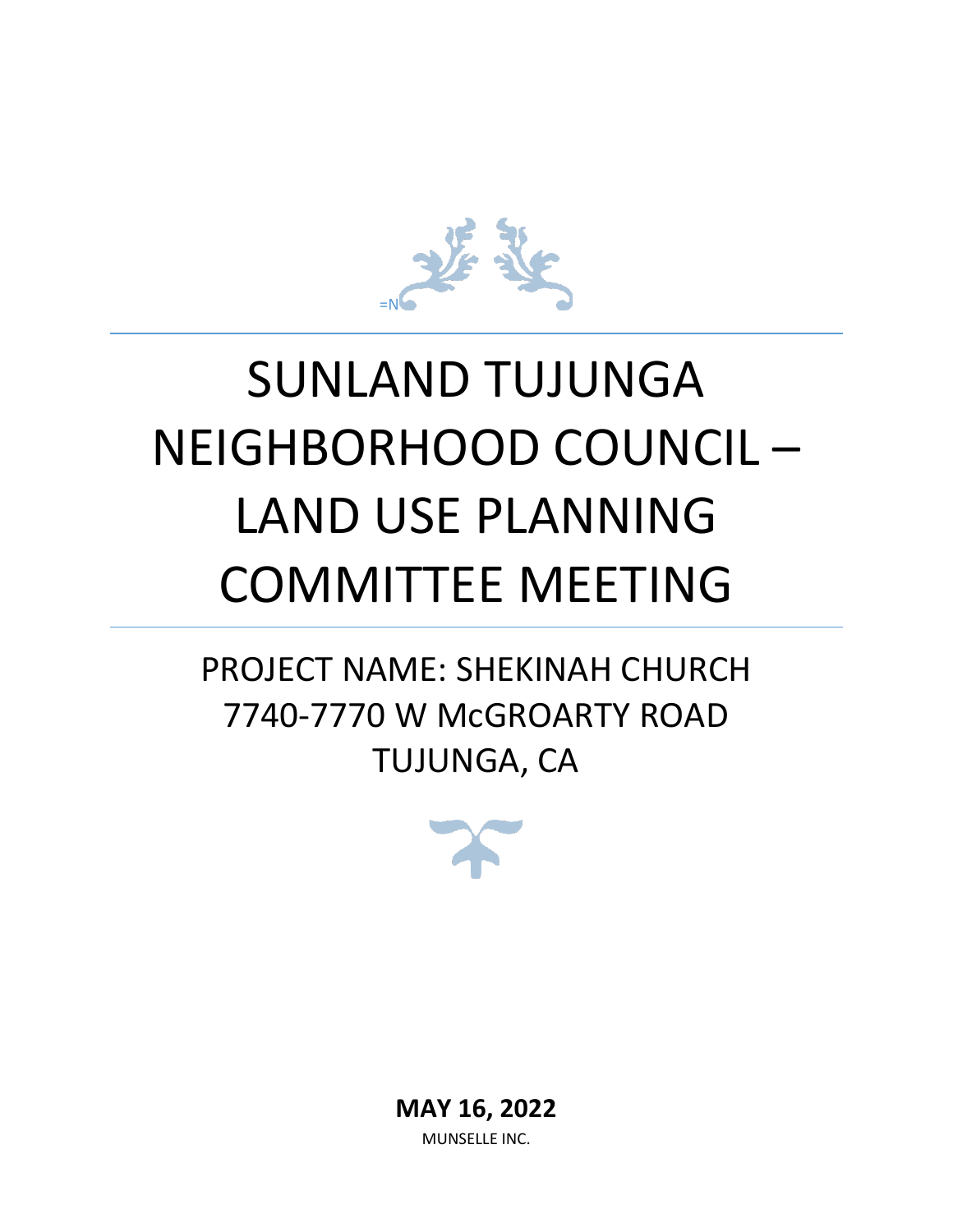## **LEGAL DESCRIPTION OF PROPERTY**

## *PARCEL 1:*

*LOT 2041, 2042, 2043 AND 2044 OF TRACT NO. 3709, IN THE CITY OF LOS ANGELES! ANGELES, STATE OF CALIFORNIA, AS PER MAP RECORDED IN BOOK 44 PAGE 51 OF MAPS, IN THE OFFICE OF THE COUNTY RECORDER OF SAID COUNTY.*

## *PARCEL 2:*

*LOTS 209 AND 210 OF WESTERN EMPIRE TRACT, SHEET NO. 3, IN THE CITY OF LOS ANGELES, COUNTY OF LOS ANGELES, STATE OF CALIFORNIA, AS PER MAP RECORDED IN BOOK 18 PAGES 158 AND 159 OF MAPS, IN THE OFFICE OF THE COUNTY RECORDER OF SAID COUNTY. EXCEPT ANY PORTION OF SAID LOTS 209 AND 210 WITHIN THE BOUNDARIES OF SAID TRACT NO. 3709 AND TRACT NO. 3955.*

## **PROPERTY ADDRESS**

## 7740-7770 W McGROARTY ROAD

## **PROJECT MAP**

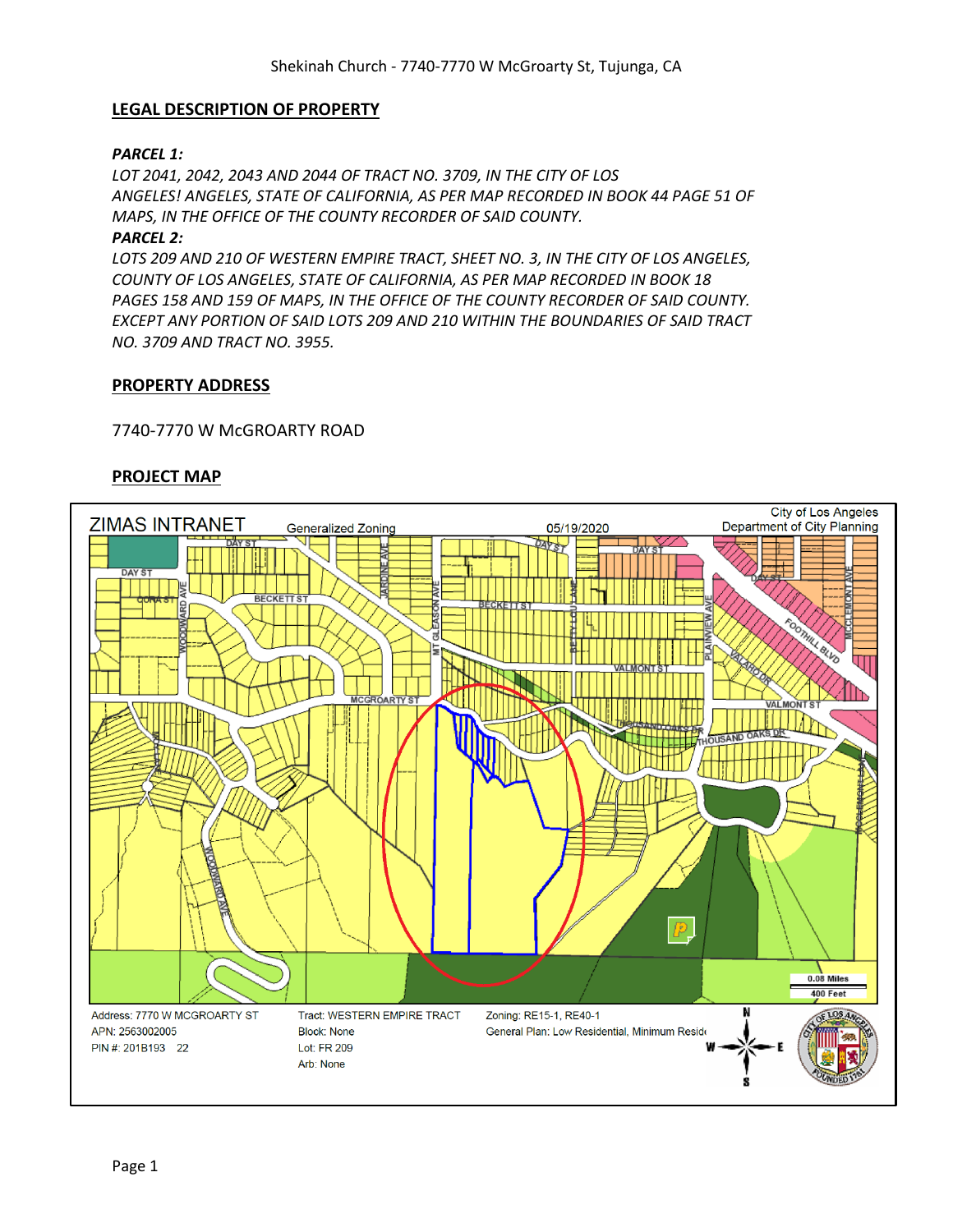## **PROJECT DESCRIPTION**

## **Brief Site History**

"The subject site is a sloping, irregular, interior parcel of land consisting of approximately 2.1 acres, having a frontage of approximately 470 feet on the south side of McGroarty Street and an approximate depth of 1,300. The property features a slight upslope.<sup>1</sup>" The area in the map below outlined in blue and shaded "pink" in the map below shows the approximate project site area.



The subject site appears to have been used for private education and boarding since its original development in 1937. Historical records suggest it was developed as an educational and boarding facility for asthmatic children. Later, it was used for the education and boarding of children with emotional needs. Then, over much of the last 27 years it has been used as a private elementary school, having been granted a CUP for up to 125 students in 1993 (with rights for a potential 275 students).

As configured, the site includes an existing 5,061 square foot single family residence built on or about 2008, an existing 3,877 square foot non-residential building built around the 1967, and an additional

# **Project Area Map**

<sup>&</sup>lt;sup>1</sup> It is noted that the developed portion of the site covers about 15% of the overall property's acreage. The remainder of the site is largely undevelopable open-space given its topography and slope. The footnoted sentence was excerpted from page 5 of the June 10, 1993 letter of approval for ZA-1993-197-CUZ.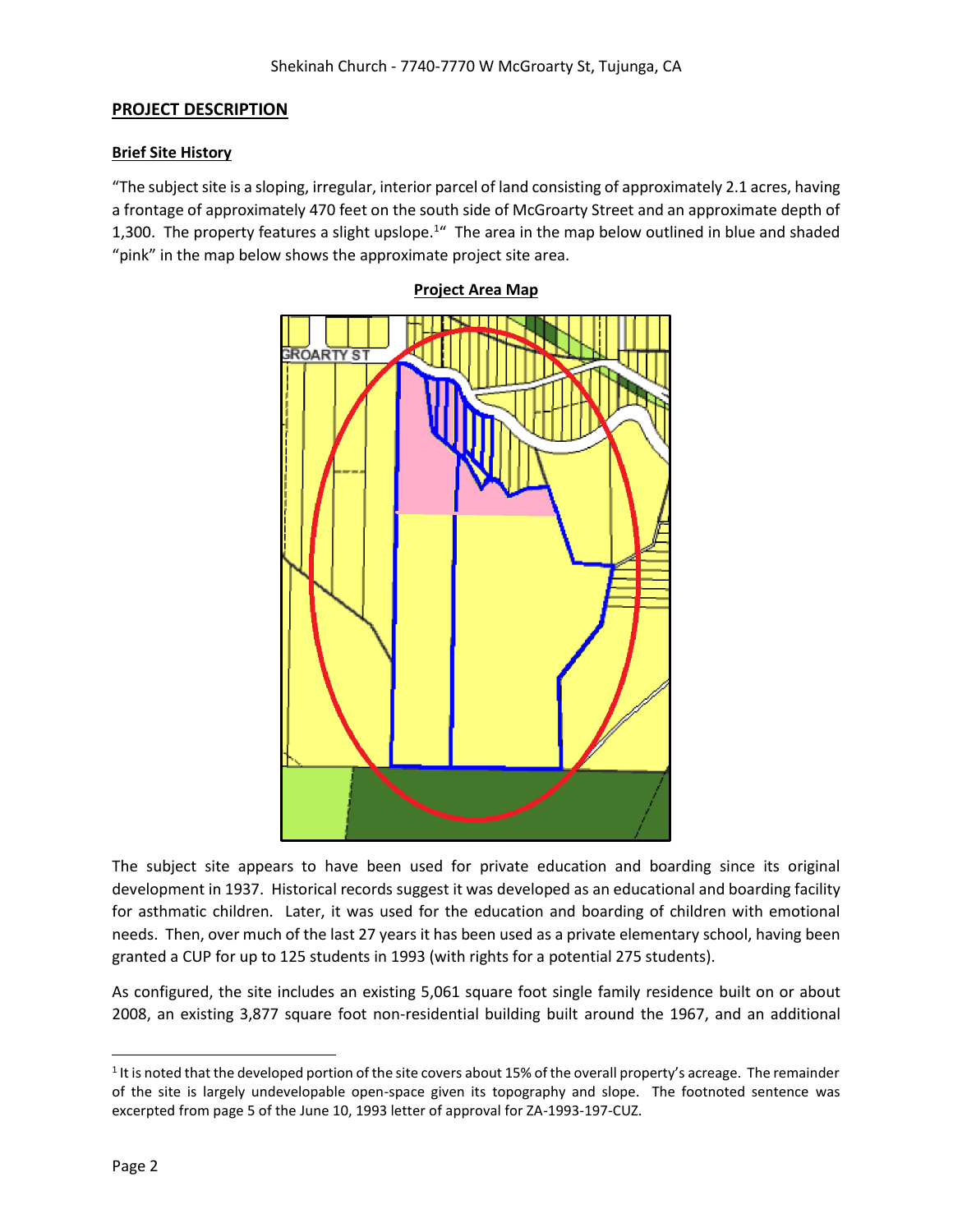13,360 square foot non-residential building built between 1939 and 1958. The non-residential buildings have historically provided class-room and support facilities, including a commissary and boarding areas.

# **Special Designations**

The site has no special designations, nor, according to a Phase I Historical Resource Evaluation Report are any of the properties individually or contributorily eligible for designation.

## **Project Scope**

| Grading:                      | Grading work will focused exclusively within the developed portion of the                                                                                   |
|-------------------------------|-------------------------------------------------------------------------------------------------------------------------------------------------------------|
|                               | site and includes minor widening of the existing drive-isle connecting the                                                                                  |
|                               | upper and lower parking lots, ADA accessibility ramps and lifts, and related<br>or required retaining walls and their foundations.                          |
| <b>Interior tenant</b>        | The existing non-residential buildings will be renovated as required. The                                                                                   |
| improvements:                 | northern building (Building B), consisting of 3,877 square feet, will be                                                                                    |
|                               | refreshed with new paint, new or refurbished pool equipment and, to the                                                                                     |
|                               | extent required, updated ADA accessibility equipment and required railings.<br>The existing classrooms will be used in their current configuration with no  |
|                               | changes noted.                                                                                                                                              |
|                               | The southern building (Building A), consisting of 13,907 square feet, will be                                                                               |
|                               | renovated with new interior improvements reconfiguring the existing                                                                                         |
|                               | spaces to provide for a worship hall of about 1,653 sf together with a 454 sf                                                                               |
|                               | platform, meeting rooms, media rooms and ancillary administrative offices.<br>New ADA compliant restrooms will replace the existing non-compliant           |
|                               | restrooms.                                                                                                                                                  |
| <b>Accessory use:</b>         | Installation of one of more lifts to support ADA access throughout the site.                                                                                |
| <b>Exterior renovation or</b> | Building A will have its aging roof replaced, though the existing roof line will                                                                            |
| alteration:                   | remain unchanged and there will be no impact to the existing sight-line or                                                                                  |
|                               | elevation of the building. A 300 sf open portico not visible from the stret is<br>to be added. Exterior doors and windows will be replaced as required with |
|                               | new ADA and Title 24 compliant assemblies, it being noted that many of                                                                                      |
|                               | these have exceeded their useful life. The building exterior will also be                                                                                   |
|                               | refreshed with new paint.                                                                                                                                   |
|                               | No exterior renovation is anticipated for the Building B.                                                                                                   |
|                               | The existing paving will be either slurry coated or replaced with new code<br>compliant stripping.                                                          |
| <b>Other Exterior</b>         | All work will be focused within the existing developed portion of the site                                                                                  |
| features:                     | only. No work is anticipated on any hillside above the existing developed                                                                                   |
|                               | portion of the site, preserving the hillside integrity. No new fencing is<br>anticipated to be installed that would separate the property from its          |
|                               | neighbors.                                                                                                                                                  |
|                               |                                                                                                                                                             |
| Change of use and/or          | Hours of use shall be:                                                                                                                                      |
| hour of operation:            | Generally, normal business hours Monday - Friday and, as noted below,                                                                                       |
|                               | Church services on Friday, Saturday and Sunday.                                                                                                             |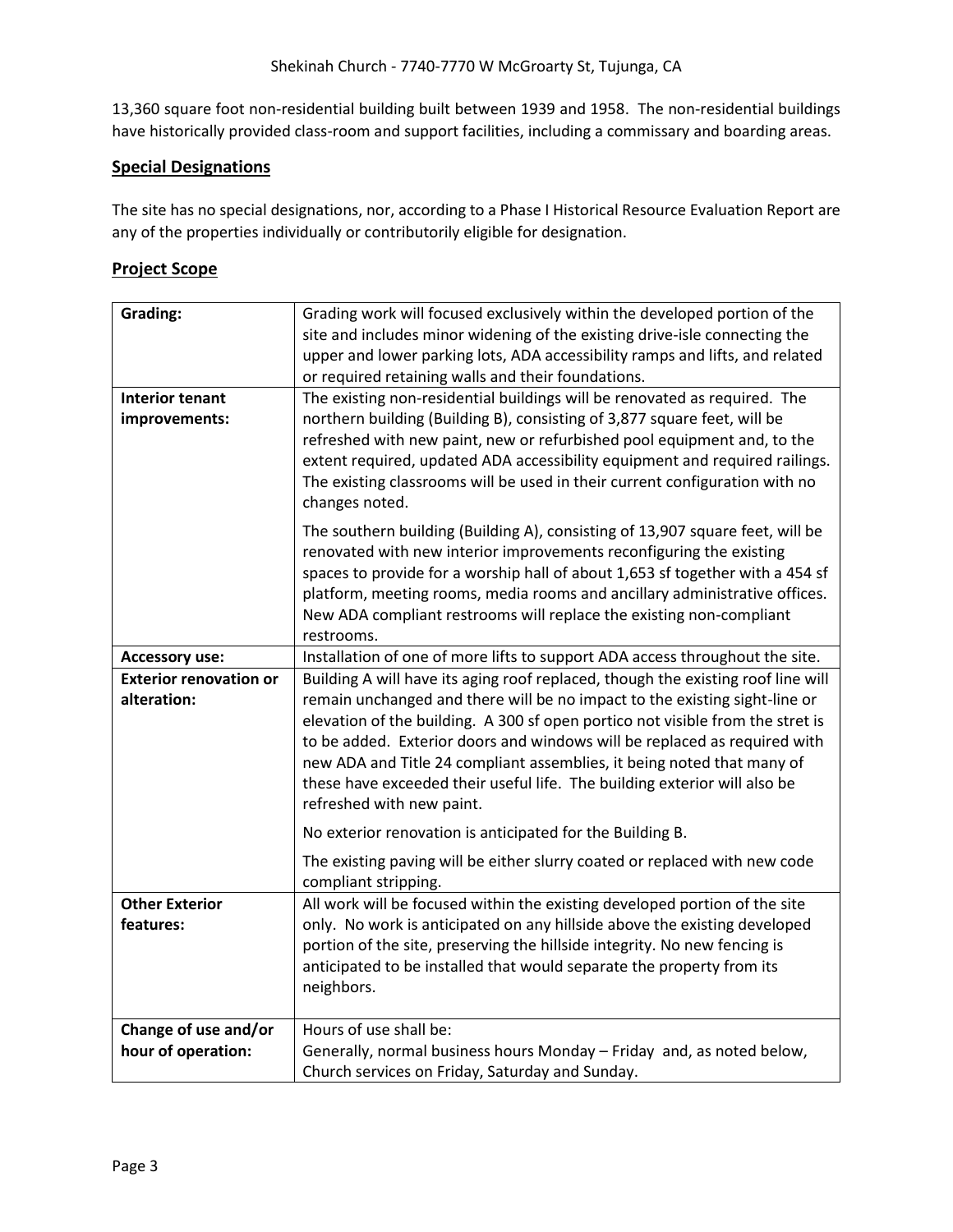## **Proposed Operations**

Shekinah Church is an outreach and internet based Christian ministry.

It intends on renovating renewing the site and its existing buildings for use as a small neighborhood church and ministry campus (providing services intended to benefit the neighborhood and, local community), and its internet followers.

From an on-site and community ministry perspective, Shekinah Church envisions offering weekly ministry services, small group / volunteer community outreach services, and other community self-help seminars and neighborhood events. Weekly. Proposed weekly ministry services are provided for in Table 1, below:

## *TABLE 1 – Proposed Operations - Weekly Ministry Services*

- *Daily:* 
	- o Morning Prayer
	- o Supervised Prayer Room
	- o 9:00am 5:00pm: Staff (pastoral, online and administrative staff up to 20 people)
- *Monday:*
	- o 10:00 am: Prayer Ministry 1:00pm: Staff Meeting
	- o 7:00 pm: Men's Fellowship and dinner
- *Tuesday:*
	- o 5:00pm: Worship Team practice
	- o 7:00pm: Taco Tuesday social hour, Q&A, refreshmentsMen's Fellowship
- *Wednesday:*
	- o 1:00pm: Bible Study
	- $\circ$  76:00pm: Bible Study
- *Thursday:*
	- o 5:00pm: Toddler Time Games and Learning
	- o 7:00pm: Women's Fellowship and dinner
- *Friday:*
	- o 5:00pm: Outdoors activities club
	- **e** 87:00pm: Family Game Night Prayer Meeting
- *Saturday:*
	- o 8:00am: Holy Rollers Fitness
	- o 9:00am: Worship Team Practice
	- o 11:00am: Worship Team **BrunchPractice**
	- o 3:00pm: Evangelism Outreach Meeting
	- o 5:00pm: Drama Ministry Meeting
- *Sunday:*
	- o 9:00am1:00pm: Worship Service
	- o 7:00pm: Worship Service
- *Holiday Services* 
	- o 9:00am: Worship Service
	- o 7:00pm: Worship Service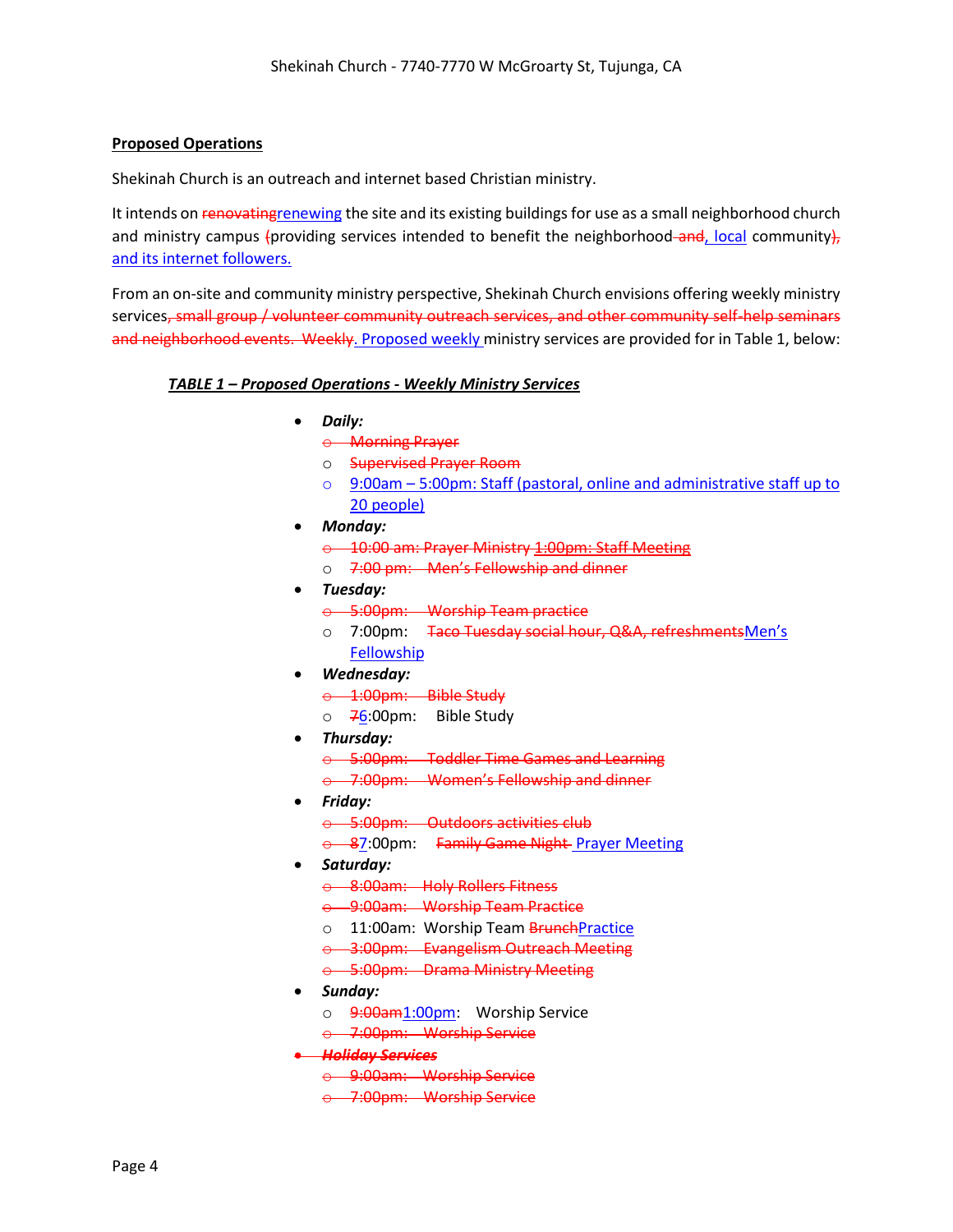#### Shekinah Church also envisions

For its Internet based ministry, Shekinah Church envisions recording and/or digitizing for on-line distribution its on-site sermons, ministerial and educational teachings, worship materials, devotions and related media.

The ministry office and associated administrative functions will be supported on site and open 9am to 5pm Weekly, Monday thru Friday. Total pastoral and online/administrative staff estimated at 20 people.

Excepting separately planned and permitted events, site occupancy will be limited to 250 persons.

To prevent cars from queuing up on McGroarty Street (the frontage road along which the site rests) and/or Mt Gleason Avenue (the primary feeder to McGroarty Street), the parking security gates will remain open during the hours Shekinah Church is operating.

Shekinah Church had envisioned offering small group / volunteer community outreach services to further engage with the neighborhood and community. These are provided for in Table 2, below. After presentation of the proposed services to a meeting of the Sunland Tujunga Neighborhood Council – Land Use Planning Committee Meeting, the committee/neighborhood made it clear that much of the proposed services were largely unwanted. Accordingly, Shekinah Church has truncated its list of community services to those provided for in Table 2, below. Shekinah Church will covenant not to provide the community services listed in Table 3, below.

## *TABLE 2 – Proposed Operations – Small Group and Volunteer Community Outreach Services*

## *TABLE 2 – PROPOSED OPERATIONS – VOLUNTEER COMMUNITY OUTREACH SERVICES*

- o *Co-sponsored community events and meetings (Little Landers, Bolton Park, Stones of Tujunga – as acceptable to the neighborhood)*
- o *McGroarty Park Arts and Activities Outreach to compliment McGroarty Park programs (as and to the extent acceptable to the neighborhood)*
- o *Community health screenings*
- o *Community senior citizen outreach*
- o *Community prison outreach*
- o *Community homeless outreach (meals for homeless)*
- o *Neighborhood cleanup outreach (trash pickup / waste roundup)*
- o *Community Bible studies*
- o *Community young adult, adult and senior group study group*

# *TABLE 3 – THE FOLLOWING OUTREACH SERVICES SHALL BE PROHIBITED*

- o *Community Health Screenings*
- o *Community Senior Citizen Outreach*
- o *Community Prison Outreach*
- o *Community Homeless Outreach*
- o *Neighborhood Cleanup Outreach (trash pickup / waste roundup)*
- o *Community self-help seminars for young adults, adults and seniors such as:*
	- o ESL (English as a second language)
	- o **Immigration law**